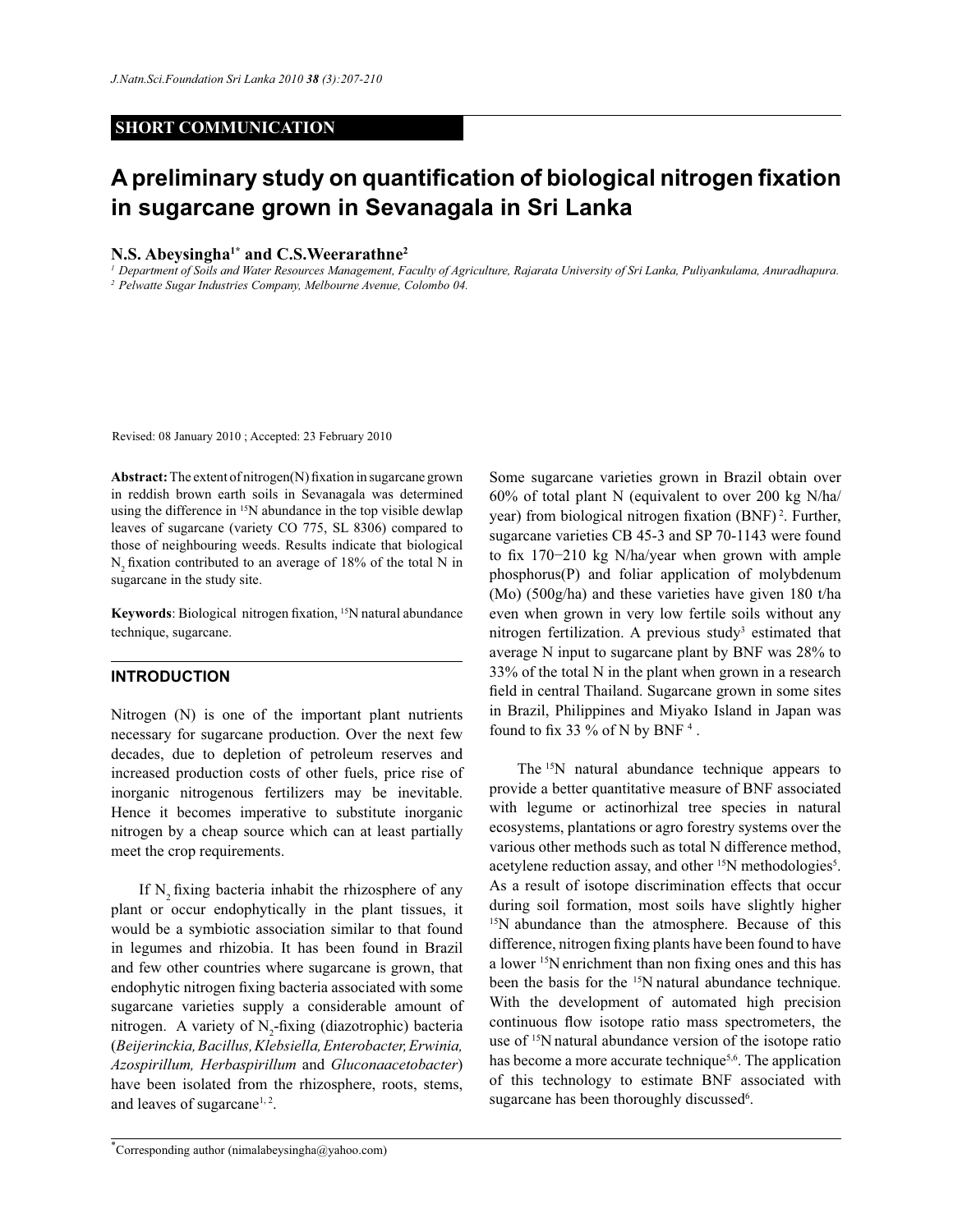Sugarcane is grown in Sri Lanka with low N fertilizers compared to other countries, yet it gives a substantial yield. In addition, some N fertilizer trials and NPK fertilizer trials conducted in Sri Lanka show no significant results in both cane and sugar yield <sup>7</sup> . This may be attributed to the presence of BNF in Sri Lankan sugarcane varieties. Therefore, this study was undertaken to quantify the extent of BNF associated with sugarcane cultivated in the Sevanagala sugarcane plantation in Sri Lanka.

#### **METHODS AND MATERIALS**

Ginigalpallassa area of the Sevanagala sugarcane plantation was selected for this study. According to a previous study<sup>6</sup>, <sup>15</sup>N natural abundance technique was used to quantify the BNF in sugarcane. Allotments of 13 farmers, which were closely located, were selected by considering the age  $(7 - 8$  months after planting or ratooning), type of the crop (plant or ratoon), and the variety of the crop. Soils of all these allotments were reddish brown earth (Rhodustalf). In each allotment, 15 Top Visible Dewlap (TVD) cane leaf samples were randomly collected and bulked by allotments separately. Simultaneously, 2−3 types of weed samples (non leguminous) in each allotment were collected, and the whole shoots of weeds were bulked by botanical species, separately for each allotment. Bulked samples were dried at 65 <sup>0</sup>C for about 72 h and ground using a mill to a fine powder.<sup>15</sup>N abundance of these samples was determined using continuous flow isotope ratio mass spectrometry. These samples were analyzed for  $15N$  by the International Atomic Energy Authority (IAEA) in Austria. The  $\%$  N<sub>2</sub> derived from N fixation (%Ndfa) was calculated for each allotment as follows<sup>4</sup>.

%Ndfa =  $(1 - \delta^{15}N)$  value of sugarcane/  $\delta^{15}N$  value of neighbouring plants) X 100

In this estimation, isotopic fractionation during N fixation by associated bacteria was assumed to be zero. When the reference plants (weeds) had <sup>15</sup>N value lower than sugarcane, %Ndfa was assumed to be zero<sup>4</sup>. An average value of %Ndfa was obtained for Ginigalpallasse area of the Sevanagala plantation.

#### **RESULTS**

 $\overline{a}$ 

The N content, <sup>15</sup> N abundance  $\delta$  <sup>15</sup>N(‰)] and the % N derived from  $N_2$  fixation (% Ndfa) of plant crops of each cane allotment are shown in Table 1 and the above values for the ratoon crops are shown in Table 2. As a whole, the  $\delta$ <sup>15</sup>N (‰) value of sugarcane was lower than those of neighbouring weeds in seven allotments. BNF appears to have not taken place in sugarcane grown in allotments C-07-29, C-07-51, D-02-330 and D-02-324 while cane in other allotments have fixed  $N_2$  as shown in Tables 1 and 2. The  $\delta^{15}N(\%)$  value of sugarcane and neighbouring weeds showed too much variation. The possible average contribution of  $N_2$  fixation to total N in sugarcane was about 18% within a range of 0 - 77% concerning both plant and ratoon crop. However, in this study ratoon cane has shown higher average BNF ability (22.3%) than the plant crop (8%).

#### **DISCUSSION AND CONCLUSION**

These results show that a considerable level of nitrogen fixation occurs in the study site though the variation is too large. If the number of sample sites was increased,

**Table 1:** <sup>15</sup>N natural abundance, % N of TVD leaves and weeds, % N derived from  $N_2$  fixation of plant crops

| Location   | Cane variety | Growth cycle | Reference plant             | $\delta^{15}N(\%0)$ | %Ndfa        | $\% N$ |
|------------|--------------|--------------|-----------------------------|---------------------|--------------|--------|
| $C-07-51$  | CO 775       | Plant crop   |                             | 7.58                |              | 1.44   |
|            |              |              | Borreria hispida            | 2.60                | $\mathbf{0}$ | 2.74   |
|            |              |              | Euphorbia hirta             | 2.62                | $\mathbf{0}$ | 2.34   |
|            |              |              | Crassocephalum crepidioides | 4.21                | $\mathbf{0}$ | 2.91   |
| $C-06-46$  | CO 775       | Plant crop   |                             | 3.65                |              | 1.31   |
|            |              |              | Borreria latifolia          | 2.82                | $\mathbf{0}$ | 1.99   |
|            |              |              | Ageratum conyzoides         | 4.10                | 11           | 2.93   |
| $C-03-09$  | CO 775       | Plant crop   |                             | 4.62                |              | 1.57   |
|            |              |              | Echinochloa colonum         | 9.28                | 51           | 1.55   |
|            |              |              | Euphorbia hirta             | 5.09                | 10           | 1.21   |
| $D-02-330$ | CO 775       | Plant crop   |                             | 7.28                |              | 1.63   |
|            |              |              | Scoporia oauls              | 7.15                | $\mathbf{0}$ | 2.31   |
|            |              |              | Solanum nigrum              | 5.76                | $\mathbf{0}$ | 3.11   |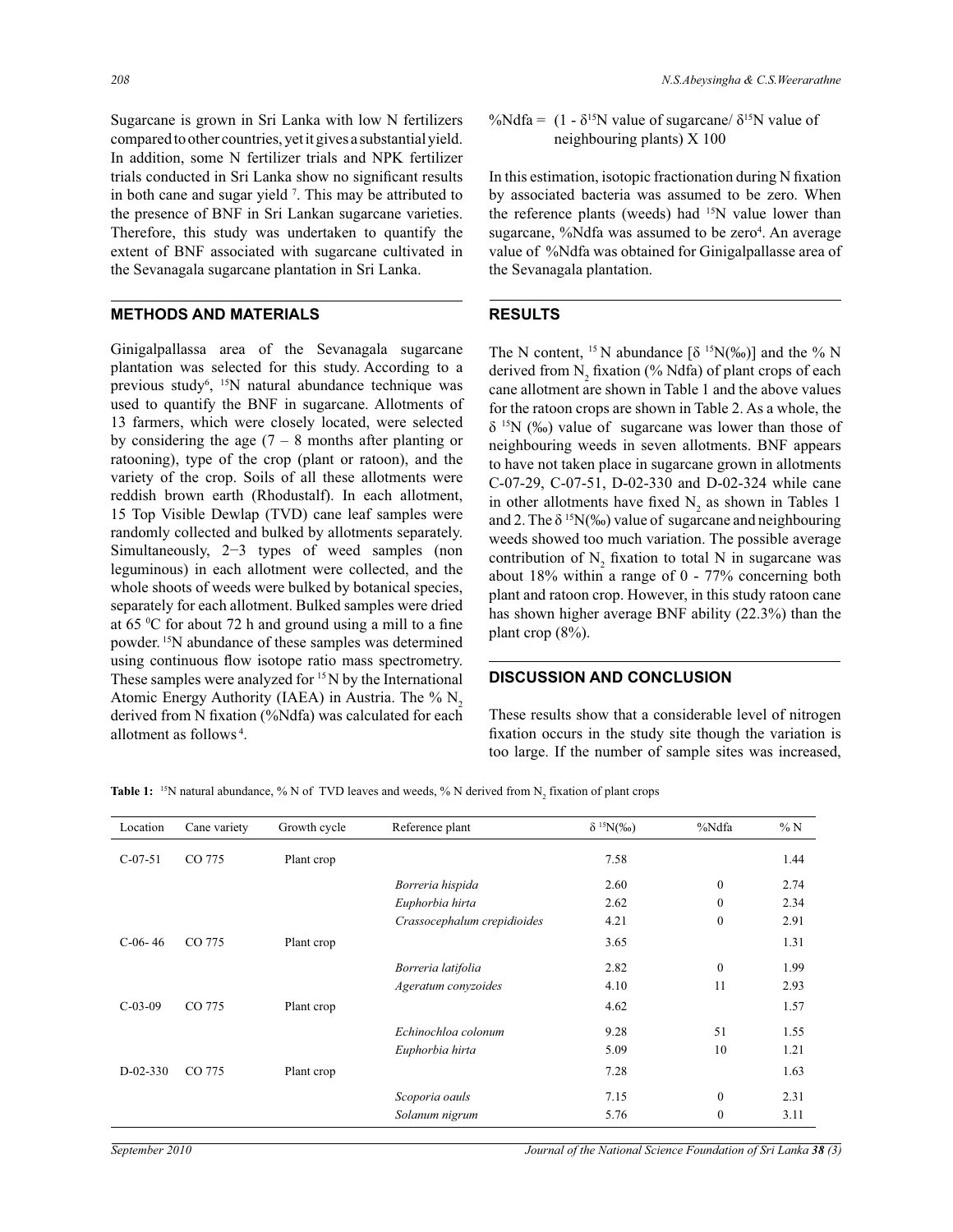variation would be less. In a similar study conducted in several areas in the Philippines and three sites in Miyako Island (Japan), it has been found that BNF contributed to an average of 33% within a range of 0−72%<sup>4</sup>. Moreover, another study<sup>6</sup> using a similar technique found that  $60\%$ of plant N in sugarcane in a commercial plantation was derived from BNF. In addition, Shotaro *et al.*<sup>3</sup> have estimated BNF in sugarcane cultivated in central Thailand to be 28−33% using cassava as reference plants.

A previous study pointed out that optimum fertilization with P, potassium (K) and micronutrients and

year-round irrigation are important to occur high BNF in sugarcane. In the present study, only NPK fertilizers were used and year-round irrigation was not practised.

 Due to limited facilities, only a limited number of samples were analyzed for  $\delta^{15}N$  values. Weed samples were not replicated and hence, it was not possible to estimate the statistical significance of BNF for each variety and for each allotment. However, the average BNF value estimated from this study for this area is accurate and it is a considerable quantity in terms of N fertilizer.

|  | <b>Table 2:</b> <sup>15</sup> N natural abundance, $\%$ N of TVD leaves and weeds, $\%$ N derived from N fixation |  |  |  |  |
|--|-------------------------------------------------------------------------------------------------------------------|--|--|--|--|
|--|-------------------------------------------------------------------------------------------------------------------|--|--|--|--|

| Location    | Cane variety | Growth cycle  | Reference plant           | $\delta^{15}N(\%0)$ | %Ndfa            | %N   |
|-------------|--------------|---------------|---------------------------|---------------------|------------------|------|
| $C-06-288$  | CO 775       | $2nd$ ratoon  |                           | 1.66                |                  | 1.24 |
|             |              |               | Eleutheranthera ruderalis | 2.96                | 44               | 1.87 |
|             |              |               | Corchorus aestuans        | 2.80                | 41               | 2.16 |
|             |              |               | Scoporia oauls            | 7.43                | 77               | 1.86 |
| $C-07-29$   | SL 8306      | $1st$ ratoon  |                           | 5.90                |                  | 1.46 |
|             |              |               | Aeschynomene indika       | $-0.52$             | $\mathbf{0}$     | 4.10 |
|             |              |               | Mitracarpus hirtus        | 2.39                | $\mathbf{0}$     | 2.92 |
|             |              |               | Varnonia cinerea          | 1.91                | $\mathbf{0}$     | 2.63 |
| $C-05-126$  | CO 775       | $6th$ ratoon  |                           | 3.96                |                  | 1.45 |
|             |              |               | Digitaria ischaemum       | 3.84                | $\mathbf{0}$     | 1.59 |
|             |              |               | Unknown                   | 7.2                 | 45               | 1.58 |
|             |              |               | Commelina benghalensis    | 4.59                | 14               | 3.04 |
| $C-06-129$  | CO 775       | $6th$ ratoon  |                           | 2.48                |                  | 1.22 |
|             |              |               | Corchorus aestuans        | 5.06                | 51               | 2.54 |
|             |              |               | Ageratum conyzoides       | 3.26                | 24               | 2.93 |
| D-02-547    | SL 8306      | $3rd$ ratoon  |                           | 4.73                |                  | 1.68 |
|             |              |               | Amaranthus viridis        | 5.45                | 14               | 3.82 |
|             |              |               | Cleome viscosa            | 5.46                | 13               | 3.94 |
| $D-02-535$  | SL 8306      | $1st$ ratoon  |                           | 4.50                |                  | 1.45 |
|             |              |               | Atylosia scara baeoides   | 1.50                | $\mathbf{0}$     | 2.10 |
|             |              |               | Cucumis callosus          | 4.64                | $\overline{4}$   | 2.66 |
|             |              |               | Hibiscus lobatus          | 3.47                | $\theta$         | 2.43 |
| $D-02-324$  | CO 775       | $15th$ ratoon |                           | 3.71                |                  | 1.80 |
|             |              |               | Tridex procubens          | 2.80                | $\boldsymbol{0}$ | 2.02 |
|             |              |               | Ipomoea pestigridis       | 2.66                | $\theta$         | 2.40 |
|             |              |               | Phaseolus lathyroides     | $-1.12$             | $\mathbf{0}$     | 3.39 |
| $D-04-1563$ | CO 775       | $3rd$ ratoon  |                           | 3.09                |                  | 1.39 |
|             |              |               | Scoporia oauls            | 7.43                | 58               | 1.86 |
|             |              |               | Solanum nigrum            | 5.76                | 46               | 3.11 |
| D-04-138    | CO 775       | $1st$ ratoon  |                           | 3.55                |                  | 1.45 |
|             |              |               | Phylanthus niruri         | 5.76                | 38               | 3.12 |
|             |              |               | Mikania scandense         | 6.31                | 44               | 1.97 |